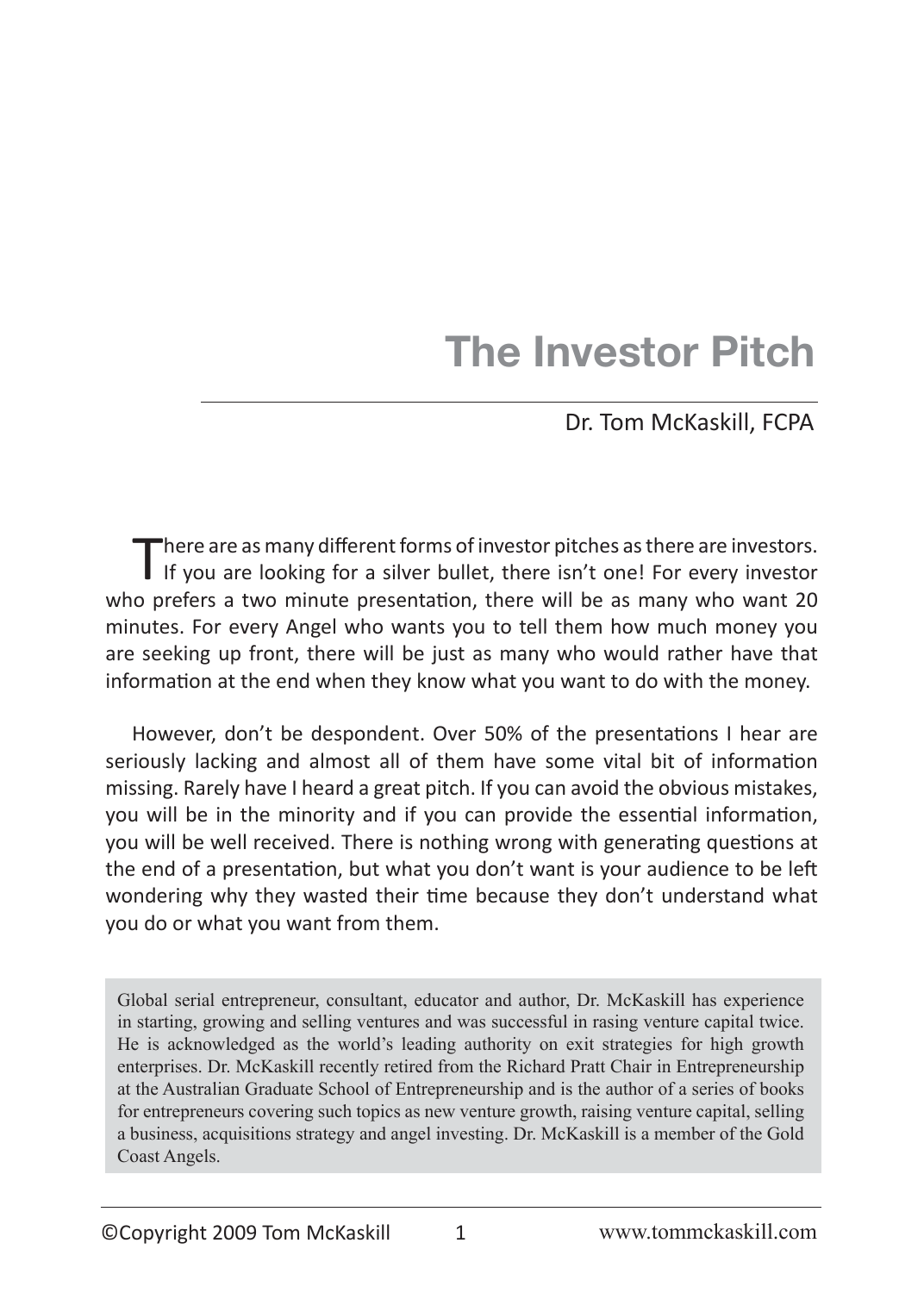Building a story about your business and being able to present it to different audiences is an essential requirement for any entrepreneur. If you are looking for investment, recruiting a key executive, selling to that first customer, borrowing money from a bank or trying to convince a supplier to give you extended credit, you need to be able to give a succinct and compelling explanation of your business. They can't be expected to wade through all the details of your business to discover if it makes sense. Unless you can provide a short sharp 'pitch' on your business, you are going to miss out on some great opportunities.

The short version of your investor presentation is often referred to as an 'elevator pitch' and is part of the language of venture capital. It derives from an exercise that MBA students were required to do as part of their training in entrepreneurship. You are told you have entered an elevator and next to you is a venture capital executive who will get off the elevator in two minutes. You have two minutes to present a compelling argument as to why he should meet with you so that you can explain your venture in more detail. People who work exhibition stands know the drill very well although they rarely get 2 minutes. If they are lucky they might get 20 seconds.

There is a lot to be learned from building a 2 minute pitch on your venture and trying it out on people who know nothing about your business. The first thing you learn is that 2 minutes goes by real fast. You have to use words sparingly and stick to the most important points. The next thing you find is that your audience does not understand your business at all. They fail to grasp what a great business idea you have, how great the product or service is and how important it is that they invest in it. Basically  $-$  they don't' get it!! Of course it does not take a rocket scientist to discover that this is not their fault. You have simply failed to structure the explanation in such a way that they could understand it. So go back to the drawing board and start again.

Many people make the mistake of being too technical and providing too much detail, forgetting that the aim of the pitch is to convince the non believer about how financially attractive and robust the business venture is. Generally, the greatest mistake is to fail to provide a clear explanation of the essence of the business; what problem are you solving, how you are solving it and for whom, how big is the opportunity, what is your competition and why you think you can be successful.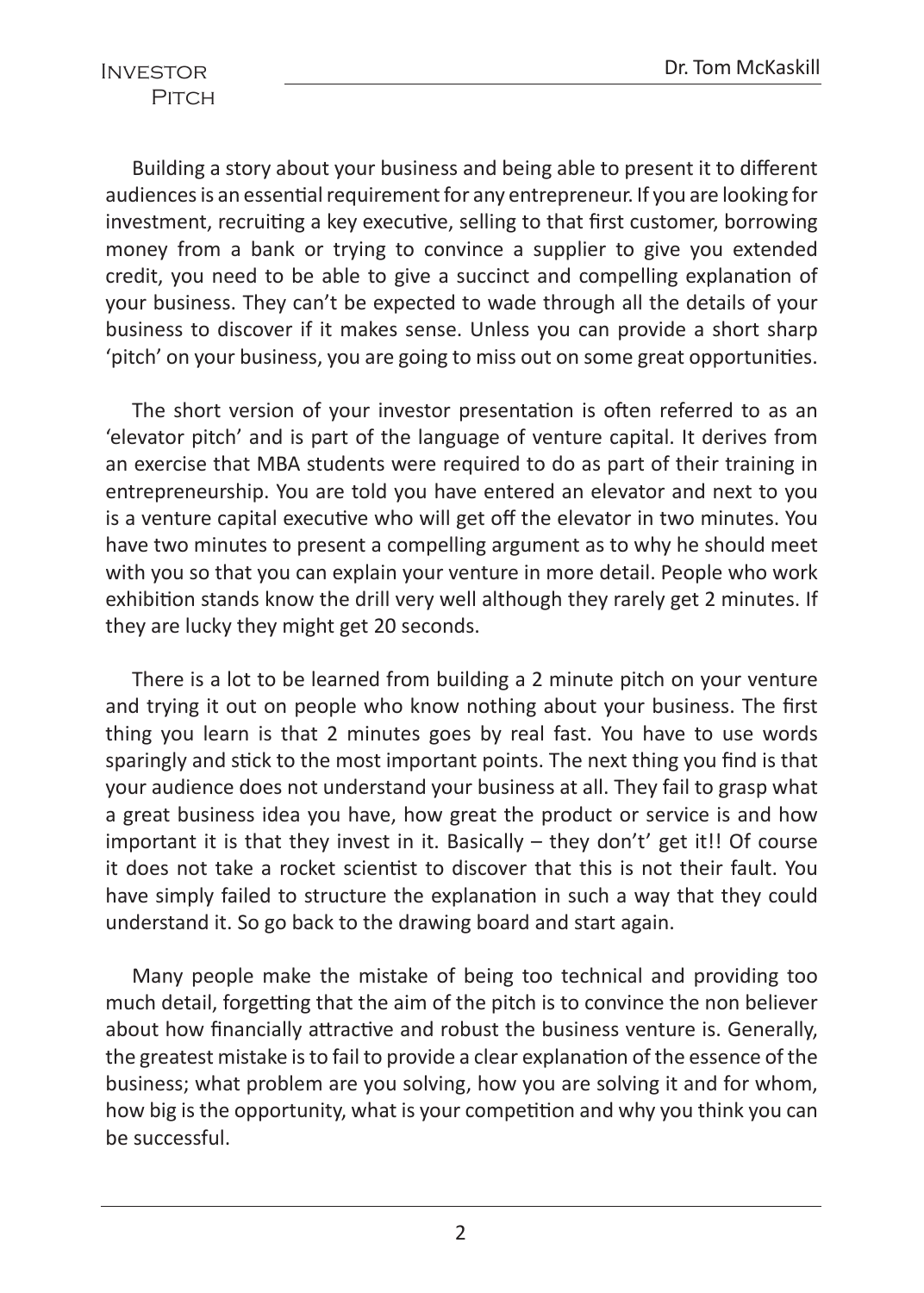For an investor to be seriously interested, they need to see a customer with a compelling need, a product or service that has unique, hard to copy attributes which fulfill that need and enough potential customers to make it a reasonable size business. You have to convince them that you have the team that can execute on the opportunity. Lastly, it has to provide a good return on their investment through a public listing or by selling the business within a relatively short period of time, say,  $3 - 5$  years. You need to be able to deliver that message in two minutes. A longer presentation allows you more time to present greater detail but the core message is the same.

At one investment pitch session for angel investors which I attended, eight seed and early stage ventures were given 20 minutes to present their investment opportunity. The presentations varied from poor to very good and from boring to passionate. However, most of them failed to clearly define the problem they were solving and why their solution was better than the competition. Some forgot to provide statistics on market size, what portion they could capture within a reasonable period of time and how they were going to do that. Not one of them had a clear explanation of the exit strategy, perhaps the most fundamental aspect of any angel investment.

I suspect that with further probing, all of these ventures could have been made to look attractive. Angel investors are not typically passive investors who put their money in and wait for the cheques to come; they are active investors who typically assist the venture to develop. They do not expect the business model to be ideal at the initial investment stage, but they do expect to be given enough information to decide whether to spend more time in the investigation of the opportunity. Most of these ventures wasted their presentation time at this forum as they were poorly prepared, had failed to test out their presentations with non expert audiences and lacked practice. Following each presentation, the angel investors were given an opportunity to ask questions and the teams were able to see where they had failed to present essential information. Fortunately for them, they also received some very good advice on areas where their business strategies could be improved.

Whether you have 20 seconds, two minutes or an hour to present your business opportunity, you do need to prepare and practice the presentation otherwise you are wasting invaluable opportunities. As a potential recruit, a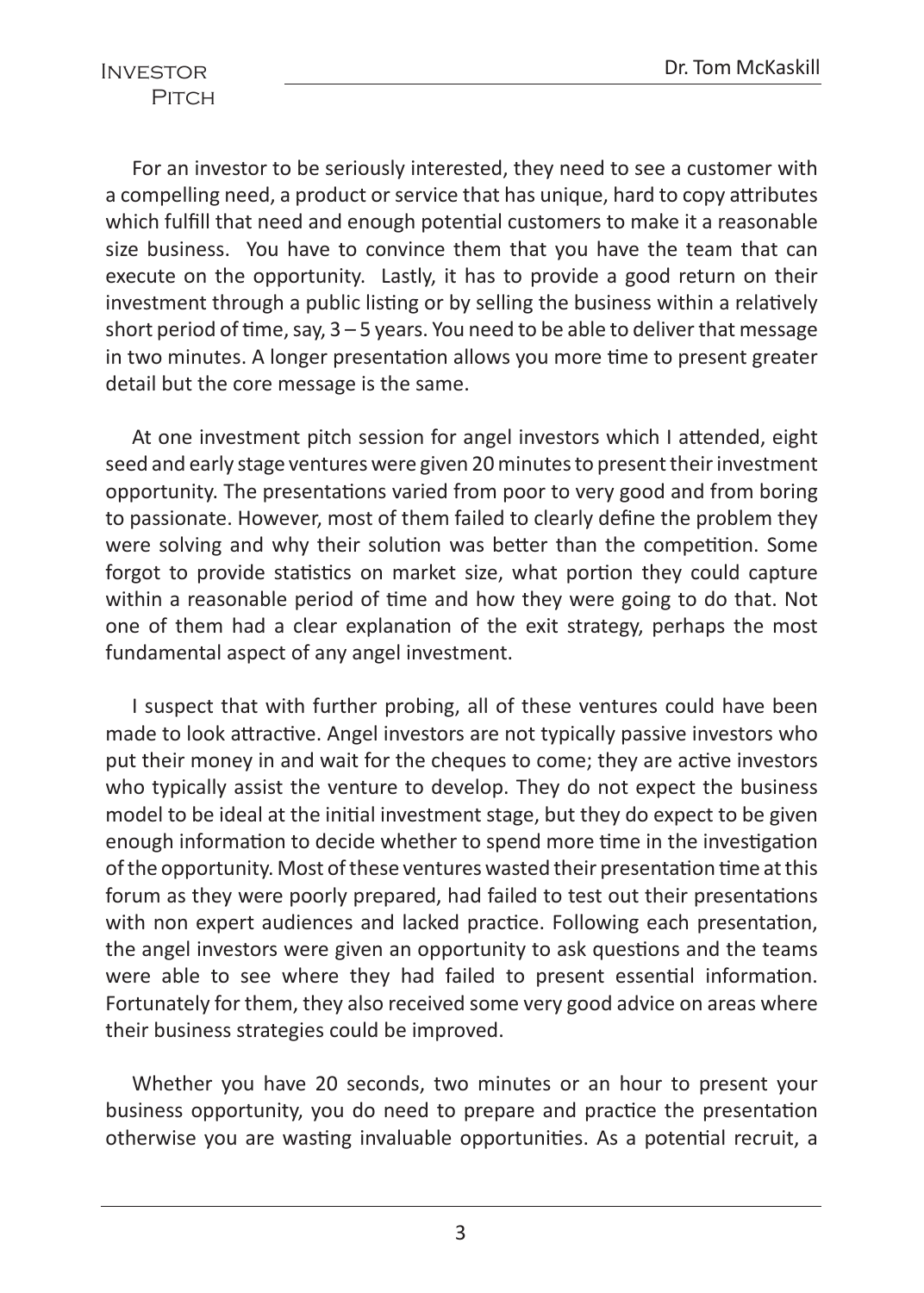prospective customer or investor, I want to be convinced by both your passion and your argument. If you can't explain succinctly what you do and why I should be a part of your grand venture, why should I waste my time working with you?

# **What Investors Want to Know**

Put yourself in the investor's shoes. Why are they there and what do they need to know to have an active interest in talking to you further? Remember, they hear lots of presentations, don't really care about the product or service and are really interested in the risks and rewards for their investment. Keep in mind that without a highly probable exit event, they don't get their money back and don't achieve a return on their investment, so don't forget about the exit.

While there is no 'one size fits all' presentation, the basics should include the following:

#### **Introductions**

Who are you, what is your position in the business and what is the name of the business.

#### **What does the firm do?**

You should be able to state what your business does in a few sentences.

*"We provide security safety fences for high rise building developments"* 

*" We develop skin care products designed for tropical climates"*

### **What problem or need are you addressing?**

You would be surprised at how often I ask 'What problem are you solving?' at the end of a product presentation. I hear all about the features and functions, how it beats the competition and that customers love it, but half the time I am not told what problem or need it addresses. The key here is to explain why customers need the product. What pain are you addressing? What need are you satisfying? Why can't the customers defer, delay or avoid buying it? What evidence do you have that your solution is effective and that customers will buy it at the price you propose?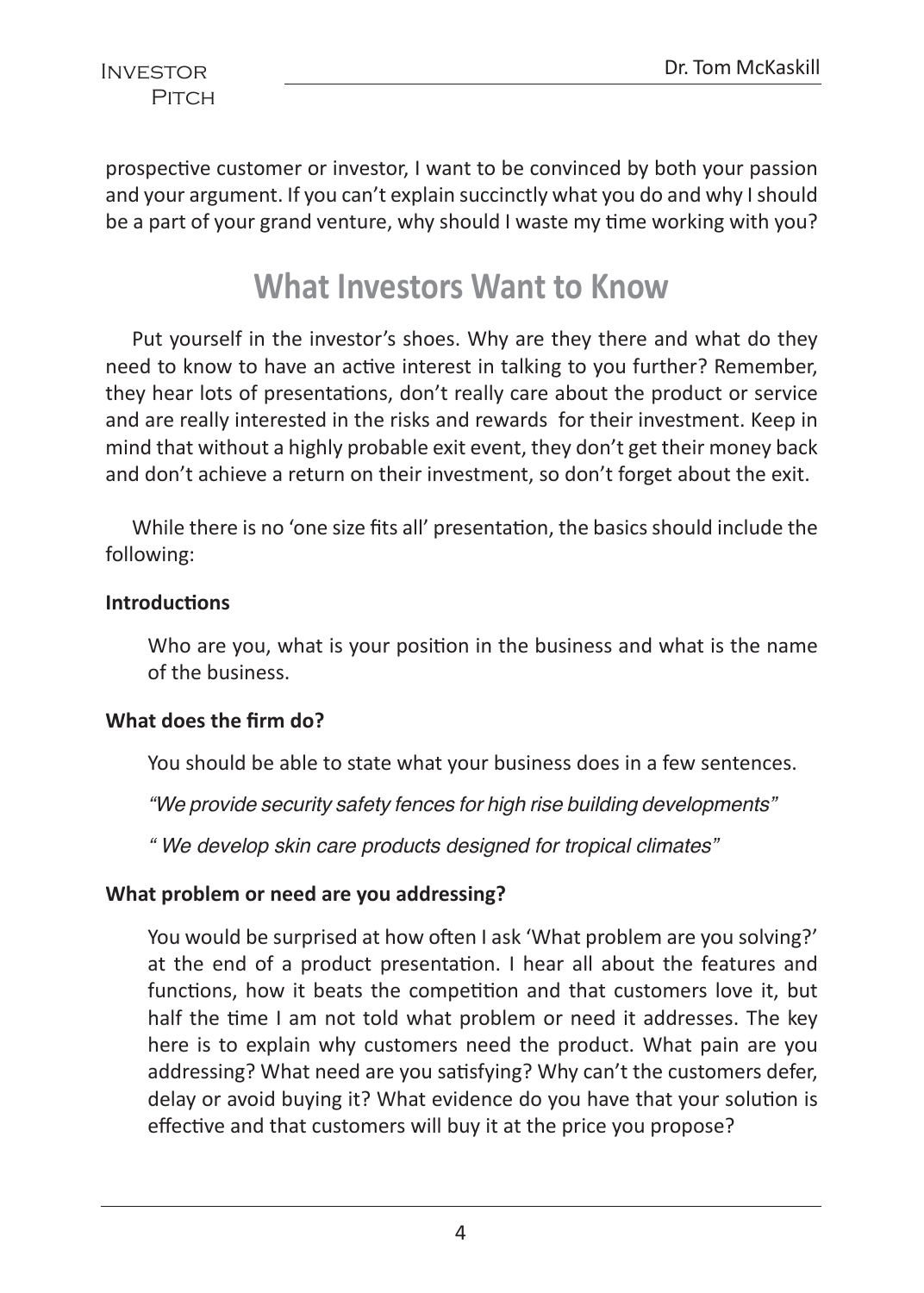#### **Who is the customer?**

I want to know exactly who the customer is and why they need it. How do you put yourself in front of your target customer with a compelling proposition?

#### **What is your competitive advantage?**

A strong competitive advantage means that you solve the problem better than anyone else and that customers with that need or problem prefer your solution. You also need to demonstrate that you can protect your advantage over time through some registered IP (patent, brand, copyright, license, trademark etc) or a level of deep expertise which is difficult to copy, mitigate, develop or acquire.

#### **How big is the market?**

This is where evidence is required about the number of potential buyers, the manner of distribution and the conversion rate of prospects to sales.

*"In our initial pre-release testing we had a take-up rate of 9 in 10 tradesman. With 600,000 tradesman in our target region, we can expect sales of \$2 million within 2 years of the initial marketing campaign. Replacement sales are anticipated to be at a rate of 20% per annum."*

#### **What is your distribution strategy?**

How are you going to distribute the product and put your product or service in front of your target customer? There are a variety of strategies which can be used; direct sales, internet, retail, wholesale and manufacturing license. Which ones will you be using and why do you think they will be effective in meeting your revenue and profit targets?

#### **What is your exit strategy?**

Unless you have an exceptional high growth venture which could achieve an IPO, your business will need to be sold in a trade sale to achieve an exit. What is your target exit date? Which companies have you identified who would be interested? Why would they buy your business and what is the estimated sale price?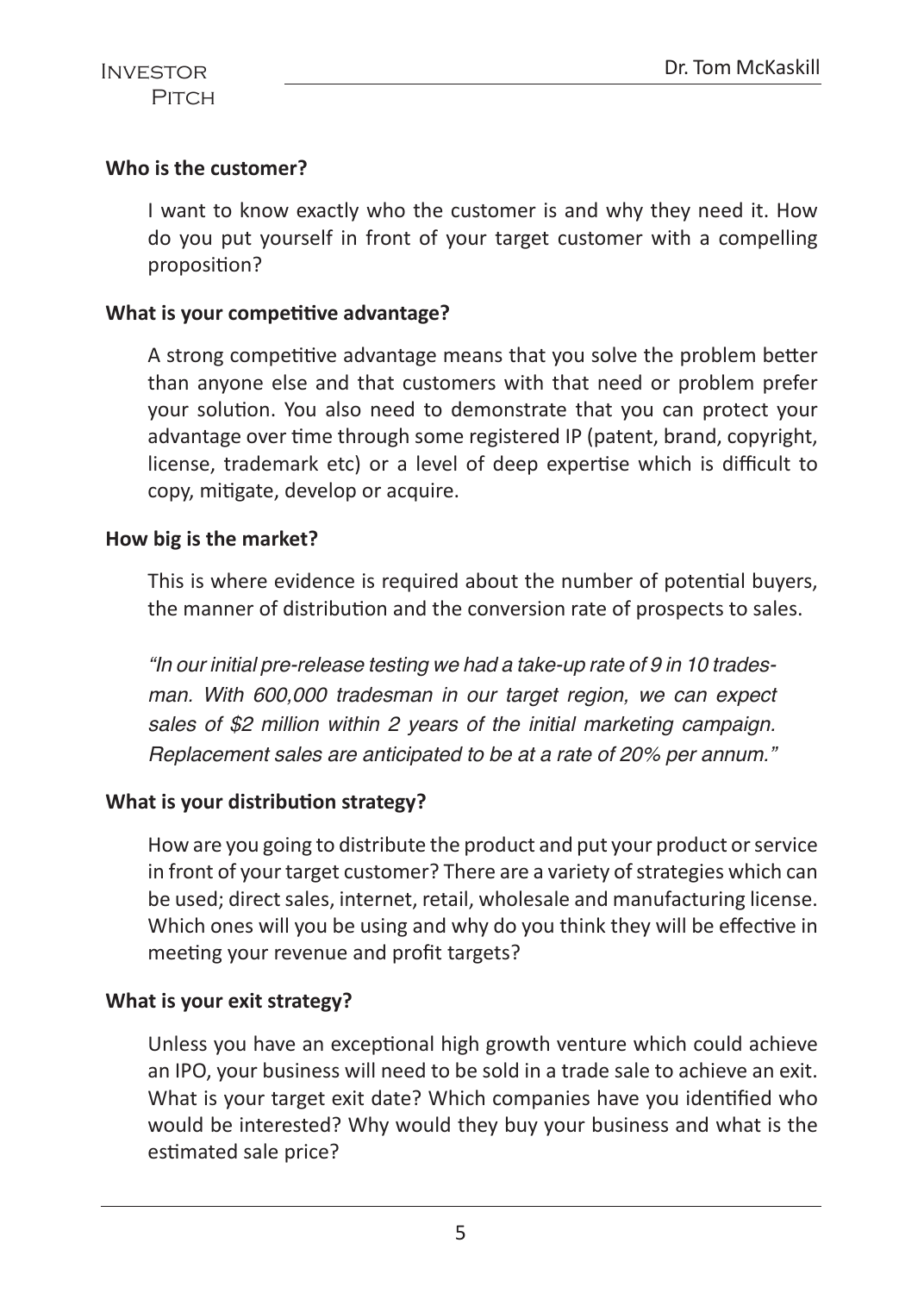# **What do you need to do to achieve the exit?**

What are the milestones you need to achieve and tasks you need to complete to succeed in a trade sale or IPO event? This might include product development, proof of concept, revenue targets, strategic relationships and so on. If the exit is a trade sale, you should have selected the potential buyers, have a plan to approach them and understand why they would want to acquire your firm.

# **Who is going to do the work?**

Who is on the management team? What are their qualifications and experience and which positions need to be filled for you to deliver on your strategy? Why do you think this team is capable of achieving the milestones and exit outcome? It is OK to have an incomplete management team but you should show how you plan to fill those vacant positions.

# **How much investment do you need?**

How much funding do you need, when do you need it and what is the money going to be used for?

### **What are you offering the investor?**

While this will certainly be negotiated, if you can, you should give some idea of the level of equity participation and the likely return to the investor.

Be prepared! You may expect to have 20 minutes to present and then be told you have only 5 minutes. You may anticipate doing a formal presentation to be told that they only want a short description of the investment proposal.

# **The Elevator Pitch**

Sometimes you only have a minute or so to get the message across. In those situations you need to focus on the essentials and ensure your audience understands what you do and why they should come and talk to you after your presentation.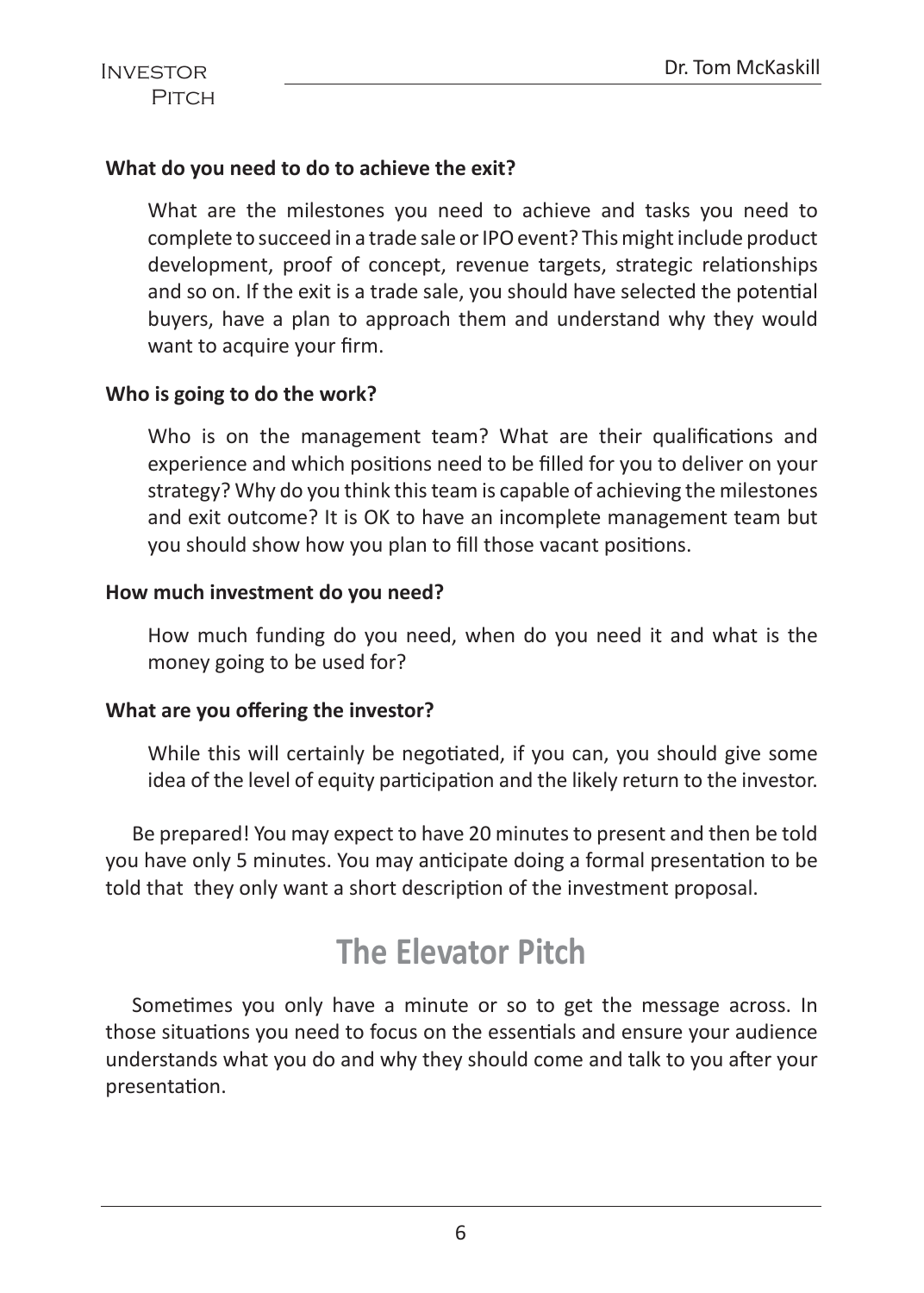Here are two examples from ventures which I have been involved with. Each of these presentations could be done is less than one minute.

# *Investor Pitch for Pioneer Computer Group (1990)*

*My name is Dr. Tom McKaskill and I am the President of Pioneer Computer Group, a software development business located in Northamp*ton, UK, with offices in London, San Diego and Auckland. The business *develops, markets, implements and supports integrated enterprise wide resource planning (ERP) applications for both discrete and pro*cess manufacturers and a set of software development tools (4GL). *The business currently employs 160 staff and has revenue of \$15 million.* 

*PCG has over 200 customers for its ERP systems and over 2,000*  customers for its 4GL products spread across 16 countries supported *by its own staff and over 20 distributors. PCG has partly completed the*  world's first 4GL, relational database ERP system for process manufacturing which has received significant interest from early customers, *distributors and our major strategic partner, Digital Equipment Corporation. The process manufacturing ERP market is anticipated to be the next big growth market in the software applications space. PCG have just signed an agreement to install the system in 16 factories of a large UK based manufacturer, the largest manufacturing software contract signed this year in Europe.* 

*PCG is seeking \$2 million to complete the development of the process*  manufacturing suite, set up trial sites in the USA and seek a strategic US buyer for the business. We estimate sales of the new product to exceed \$100 million in the first two years of release in the USA giving *a potential trade sale exit value of around \$50 million within 2 years.* 

This explanation would be improved if I had identified the potential buyers and the reason why they would be willing to pay a premium to buy the business, but you can see how much information can be delivered in a brief statement.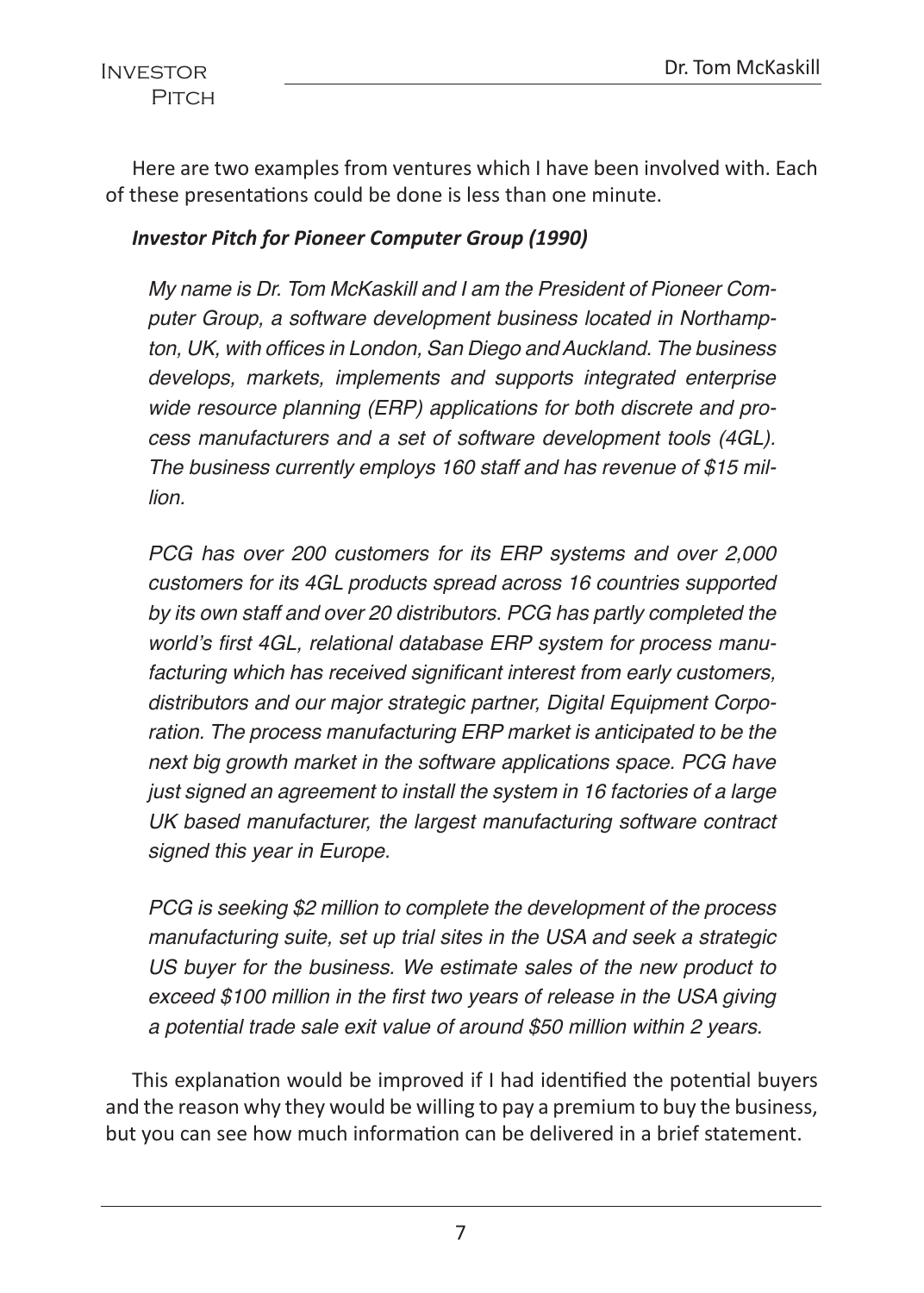# *Investor Pitch for Distinction Software (1997)*

My name is Tom McKaskill and I am President of Distinction Software, *a software development company which provides an integrated suite of software modules for supply chain optimization for medium sized process manufacturing companies who manufacture high volume, low priced consumer packaged goods.*

*Our product suite optimizes the relationship between retail demand, warehouse inventory, logistics, manufacturing capacity and raw material inventory. The package uses a sample of client data and shows a payback time on the cost of the software of less than 6 months.*

*The product suite is one of only a limited number of fully completed and implemented supply chain optimization products worldwide.* 

*The market for such products is growing rapidly and there is keen interest from large application software providers to enter this market. These products are highly specialized, take years to develop and are expensive to complete.* 

*Our exit strategy is to sell the business to a global software corporation providing them with an immediate revenue opportunity within their existing customer base as well as a strong competitive advantage for future sales. We estimate an exit price of around \$60 million.*

*We are seeking \$2 million to complete multi-lingual translation, multicountry trial implementations and documentation and training material required for a global release.* 

This description was my first attempt. Note that I do not mention revenue, staff numbers or projections. With any presentation, you should improve each time you do it. It is important to be able to explain your business in one minute or in a description which is no longer than one page.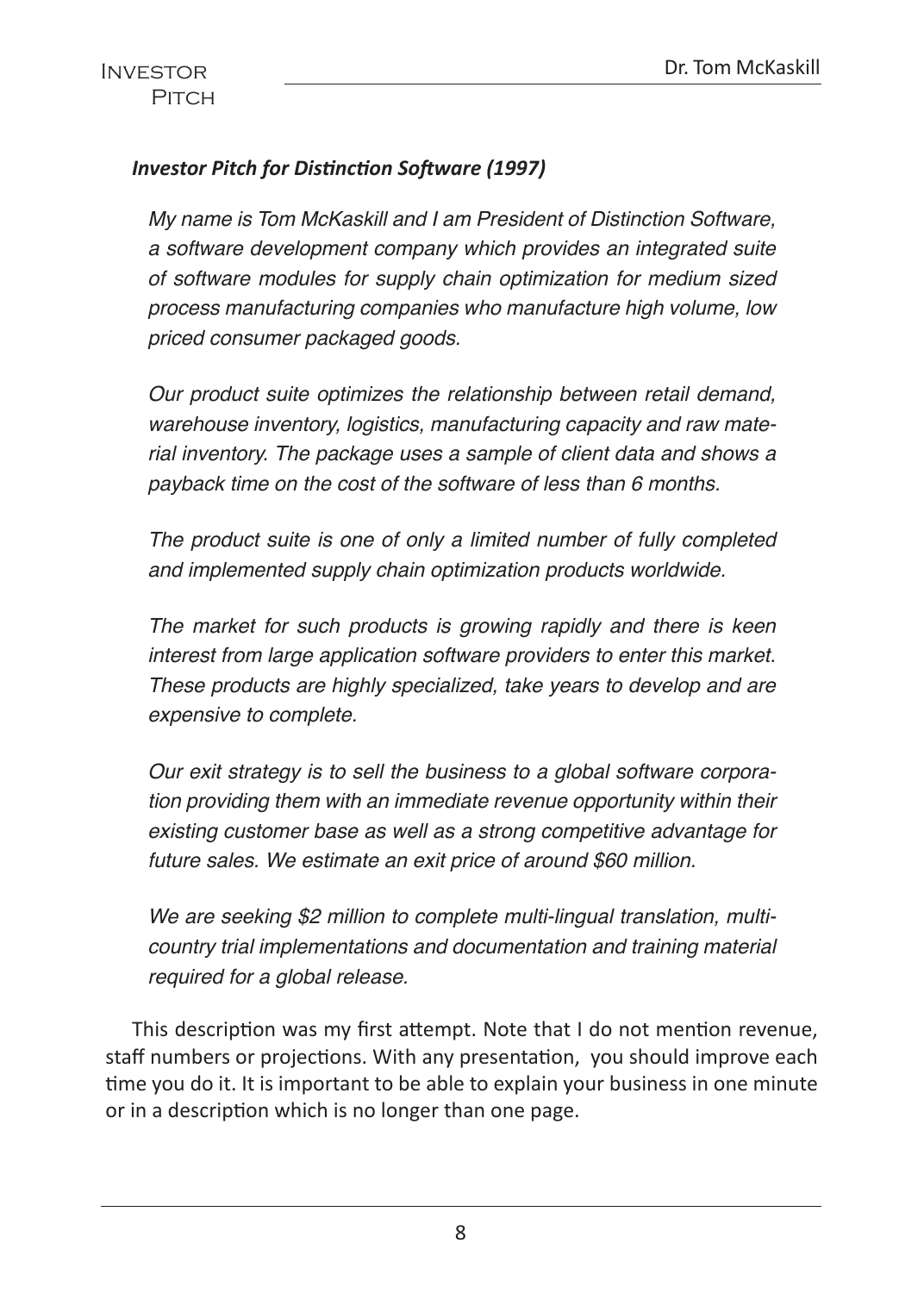# **Powerpoint Presentation Guidelines**

There are lots of ways of doing a presentation and therefore there is not one format which is perfect but the basic rules of presentation still apply.

# *Do's of Presenting*

- Outline why you are there
- Tell them what you are going to tell them, tell them and then tell them what you told them
- Have a logical flow, be confident, positive, focused and professional
- Use photos, diagrams and videos to demonstrate your product
- Show you know what you are talking about
- Be honest (identify problems, risks, outstanding work)
- Tailor your presentation to the target audience (why are they there)
- Be realistic and reference your data sources
- Limit the number of points to a slide
- Use at least an 18pt font. Major bullet points should be at least 24pt

# *Don'ts of Presenting*

- Don't make ambiguous, vague or unsubstantiated statements
- Don't use technical or industry jargon
- Keep the sizzle down stick to the meat
- Keep the slides simple and to the point
- Don't be casual, uninterested or otherwise engaged show you are keenly interested in the decision
- Don't read and don't present financials to 3 decimal places.

Powerpoint is a very powerful tool but can be over-used. The slides are there to allow you to convey information - remember that your audience can read so you don't need to read them out. The order of slides allows you to control the flow and pace of the presentation. You are telling a story, make it interesting but stick to the central theme.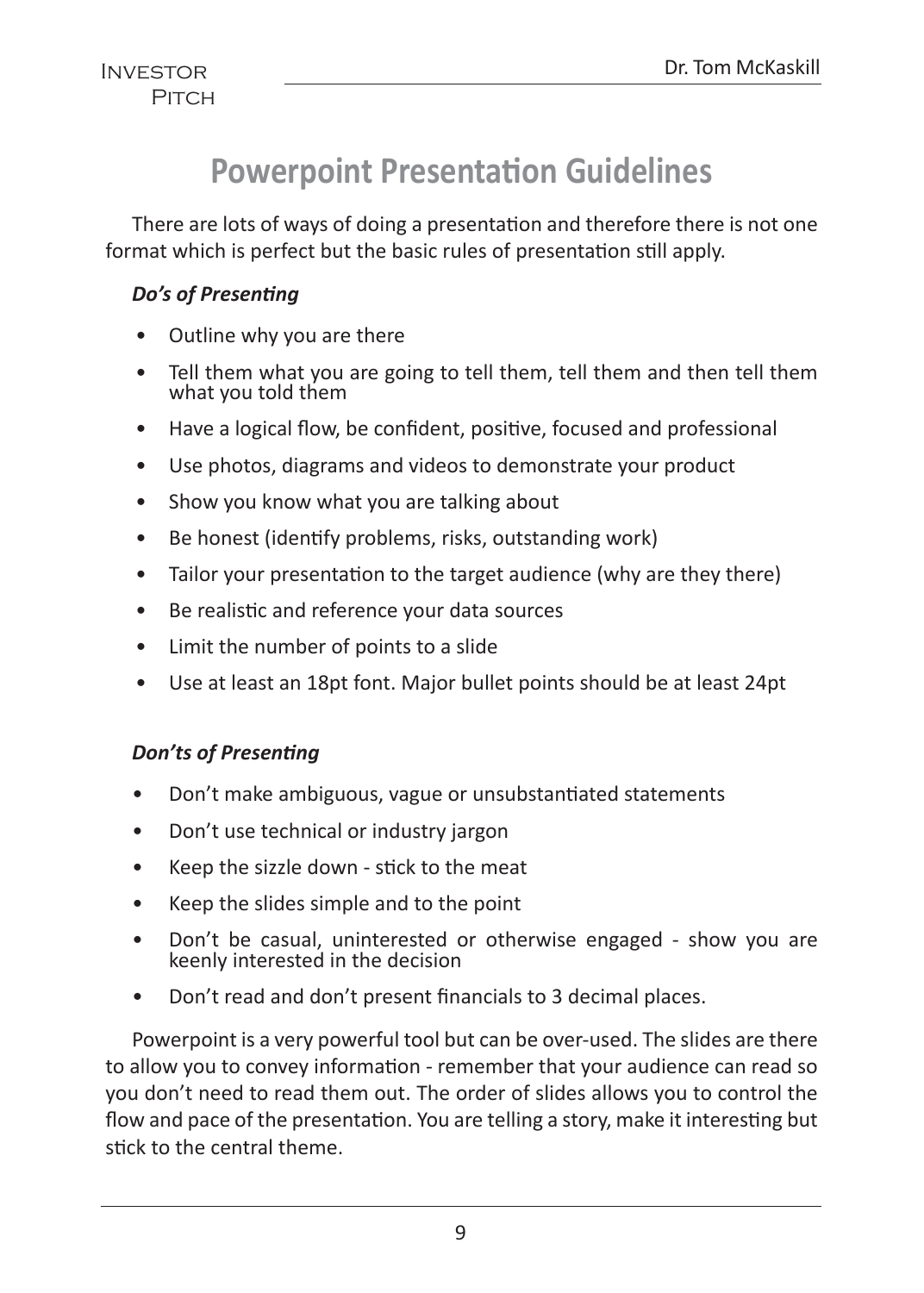Your audience should be able to read everything on the slide within a few seconds. Don't put so much information on the slide that it distracts them from listening to your explanation.



Use fonts you can read from a distance. Avoid TLCs and technical jargon if you are presenting to a non-technical audience.

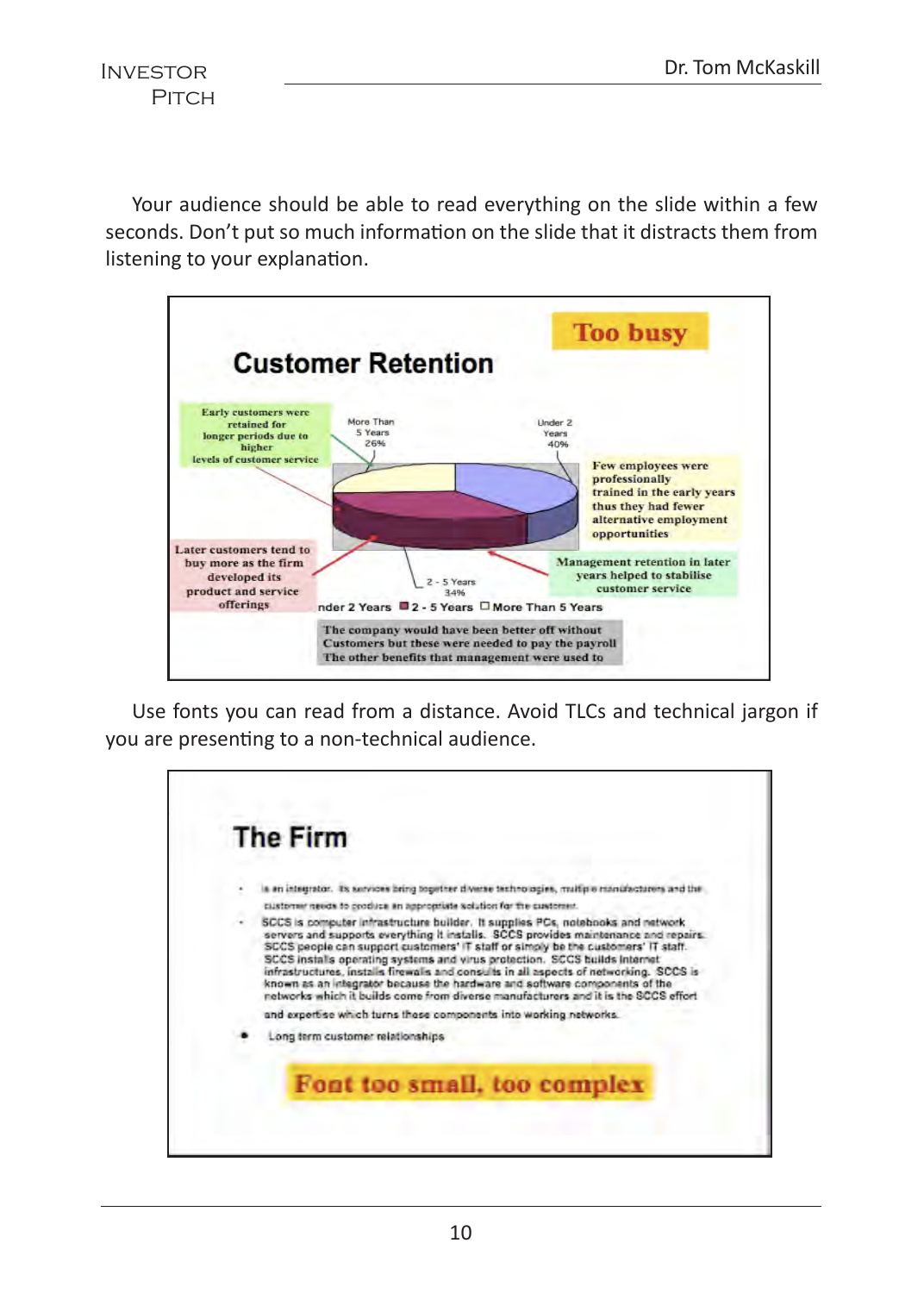Ensure the colours you use are easy to read. Put contrasting colours together so the text can be read easily.



Avoid using backgrounds which have lots of different colours or shades. It is very difficult to get contrasting colours when you have complex backgrounds.

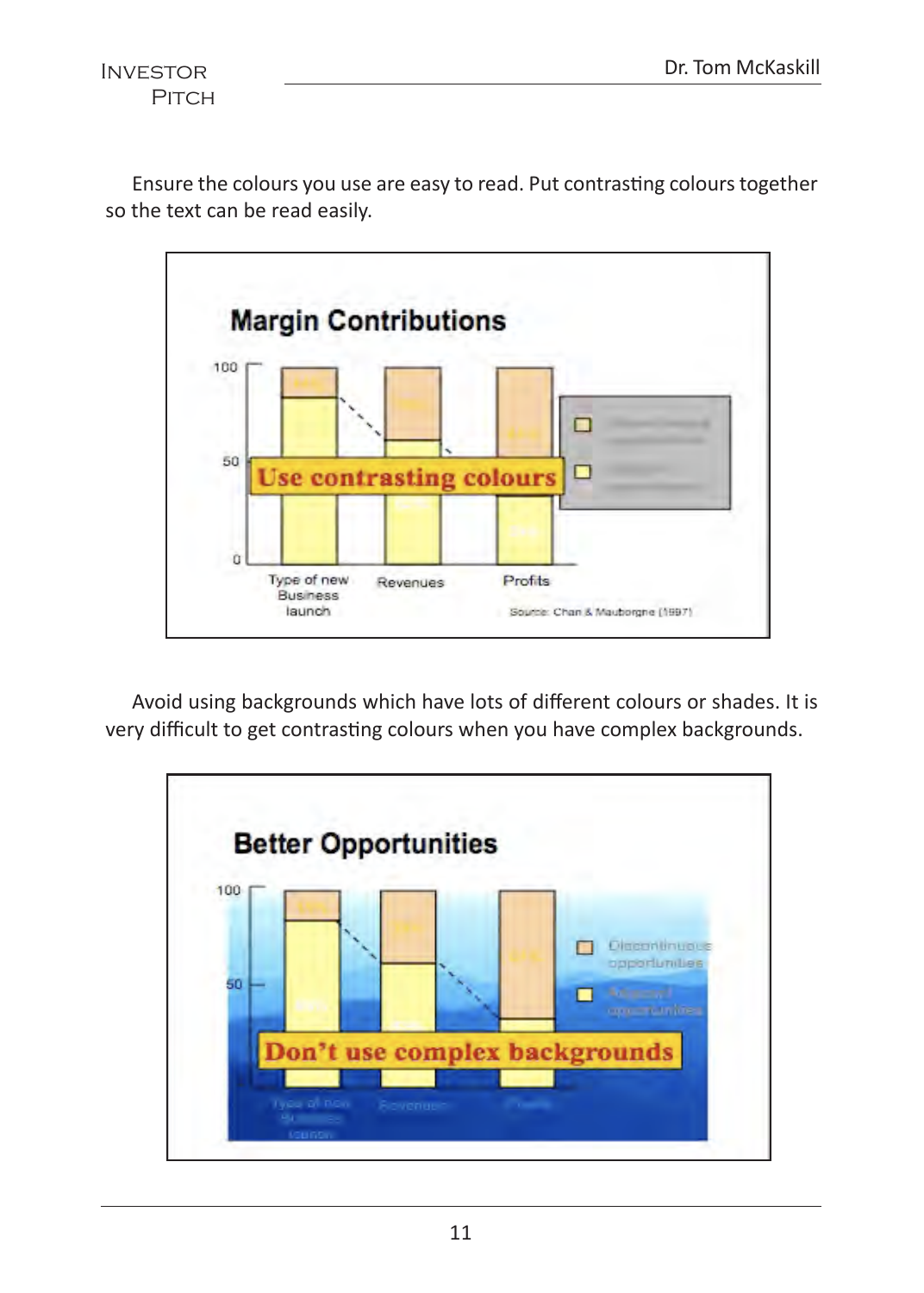You are presenting to a professional audience so avoid the gimmicks. Don't use fun graphics, noises or fancy animations.



Your audience wants to read what is on the slide.

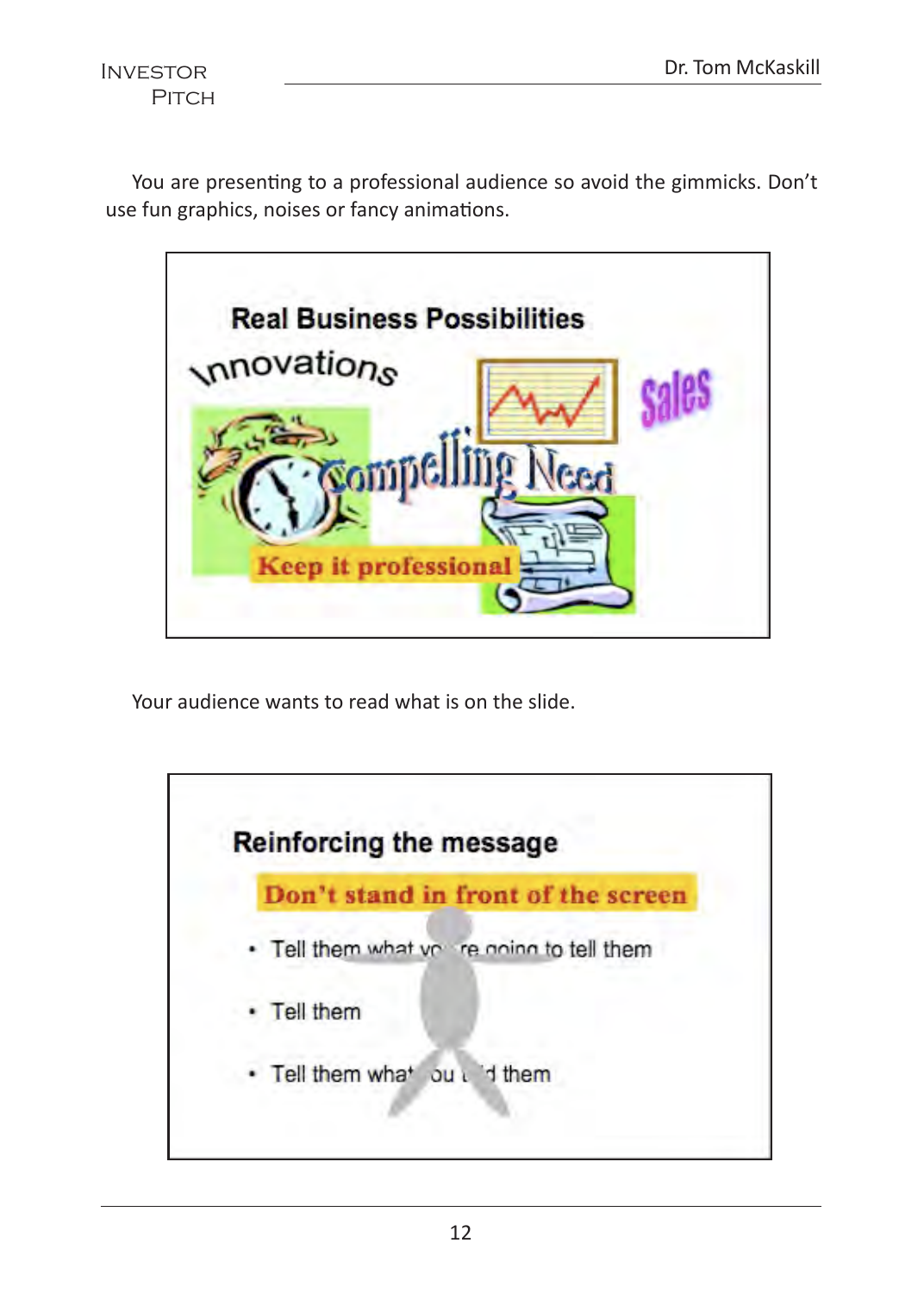# **Why Are You There?**

Be very clear in your own mind what you want to achieve from your presentation and ensure you come back to that at the end. Listen carefully to the questions and make sure you answer them rather than simply repeat what was in your presentation.

### *Learn from every presentation:*

- What went right, what went wrong?
- What questions came up later can this information be incorporated in the presentation?
- Find out where the weak points were.
- Where were you not convincing?
- In the story, strategy, concept what did you miss?
- Who or what do we need to do to be successful?

Your presentation is only the first step, you need to have a plan to follow up on the meeting. Ask for business cards of those who would like a further discussion. You can also ask if you can send them additional information.

# **Presentation Checklist**

After you have put your presentation together, check it against the following list. Depending on the type of business and the type of exit, not all of these items will be relevant and some will need more detail than others.

Almost without exception, you will have made some assumptions about your audience, especially their knowledge of your industry and technology. You need to deskill your presentation for a general audience. The best way to do this is to give the presentation to people from outside your sector. Try it on friends, siblings, your spouse/partner/mother and your co-workers. If there is something they don't understand or have difficulty following, you need to change your presentation. At the end of the presentation, you might ask them questions about your business and investment opportunity and see if they understood it. These days it is not essential to wear a business suit and tie but neat and professional is important.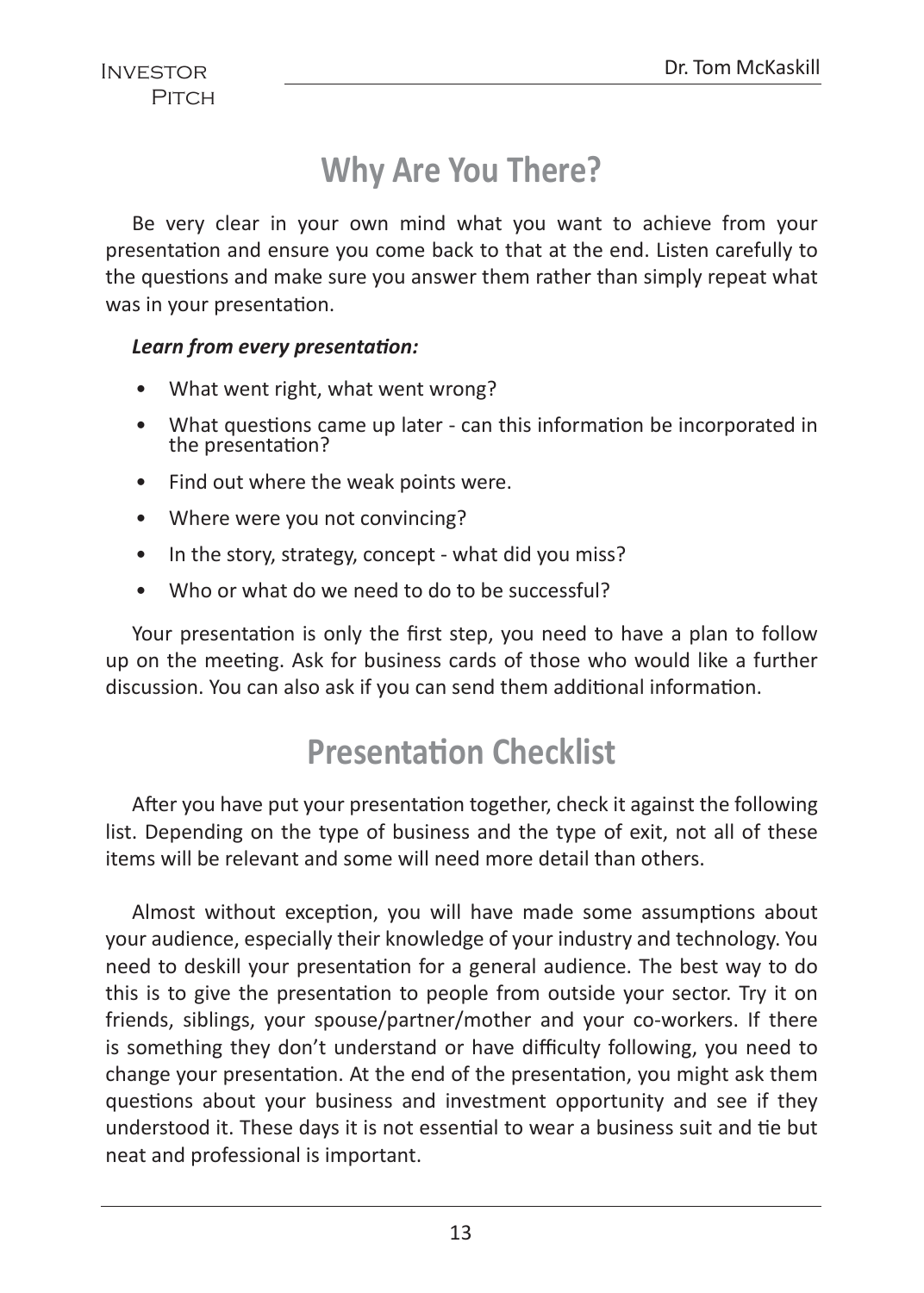- Introduce yourself and your other presenters
- Who are you and what do you do
- What problem or need do you satisfy
- Is the customer clearly identified
- Are you showing why the customer should buy from you
- Are you identifying your principal competitors
- Are you identifying your sustainable competitive advantage
- Are you showing who the management team is
- Do you have financial projections with worst, likely and best case
- Are you identifying the risks in the deal
- What problems are unresolved or needed additional work
- Do you have a well defined exit strategy
- Have you identified what needs to be done to deliver on the exit event
- Have you said why you are there and make the investment request
- Is the investment opportunity well defined and convincing.
- Are your Powerpoints clear and easy to read

Depending on whether you are a financial or a strategic exit, your explanation of what is important can be very different. With a strategic trade sale, the key is to identify the strategic buyers and explain why they would want to undertake the acquisition. In a financial sale or an IPO, you need to show that you can create a high growth venture.

The last time I raised venture capital I did over 30 presentations to venture capital firms in 5 cities up and down the eastern seaboard of the USA. Each time I learnt a little more about what they were interested in and refined the presentation. What I also found was that even the best opportunity had to fit into their investment criteria, investment portfolio, sector preferences and level of investment. You may need to do a number of presentations to different audiences before you find a match.

Some organisations will have a preferred presentation outline which they would like you to follow. Ask them if they have a specific format which they